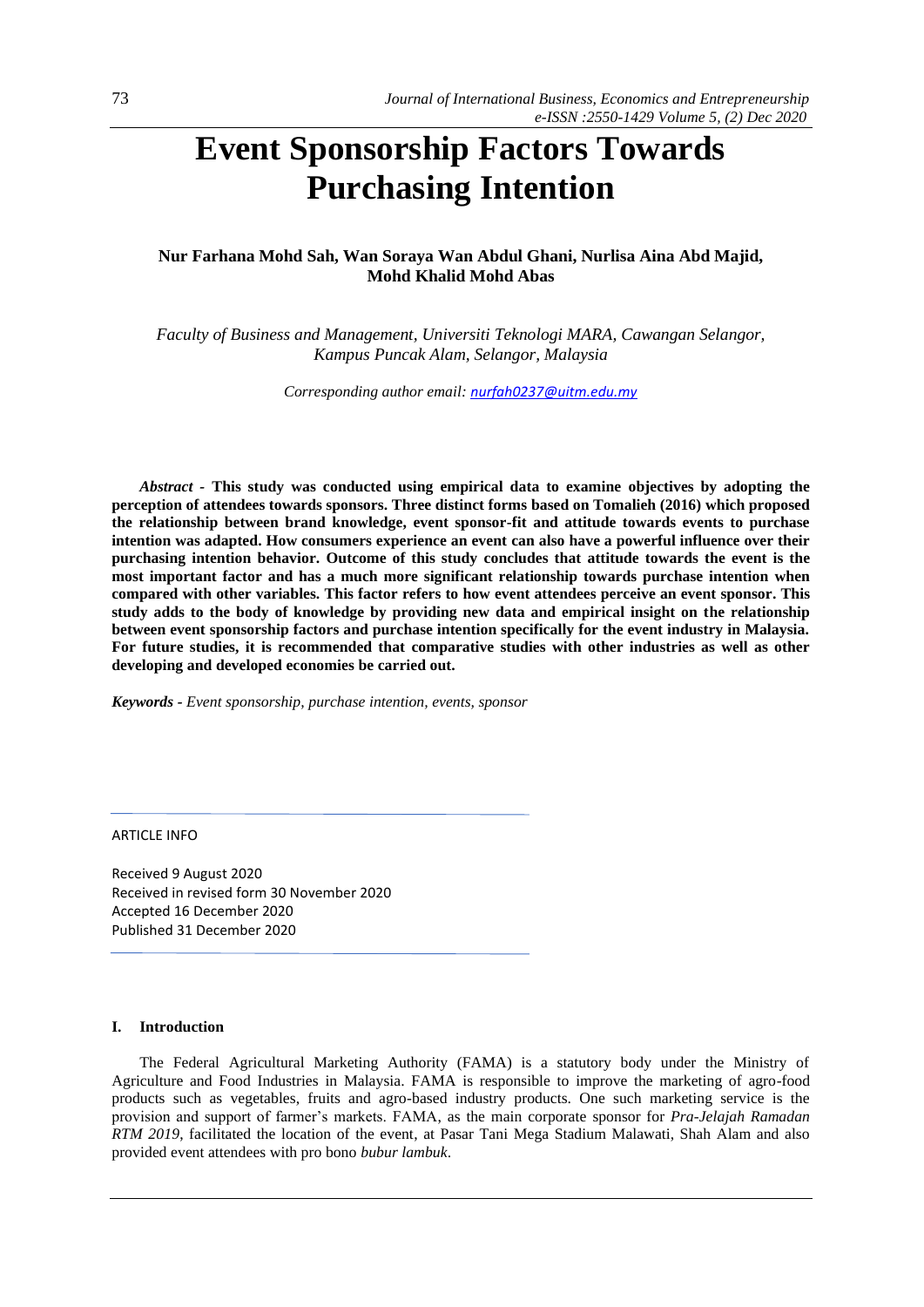RTM or Radio TV Malaysia, on the other hand, is a Malaysian public broadcaster based in Kuala Lumpur. Established on 1 April 1946 as Radio Malaya, it is the first broadcaster in the country. Later, in September 1963, Radio Malaya was renamed Radio Malaysia while Televisyen Malaysia was established the same year. Despite its status as public broadcaster, RTM's television channels and radio stations have some amount of commercial advertising. Pra-Jelajah Ramadan RTM is one of its many programs aims at educating the public.

The relationship between event sponsorship by the Federal Agricultural Marketing Authority (FAMA) towards purchase intention of their products among attendees of event Pra-Jelajah Ramadan RTM 2019 in investigated to identify the most important factors in event sponsorship towards purchase intention as well as to investigate the relationship between the event sponsorship factors towards purchase intention.

The term 'corporate sponsors' usually consist of companies that provide financial support for a program or event with the intention to obtain public recognition in exchange for that support. Organizations that solicit sponsors typically produce sponsorship packages that offer different benefits for different levels and types of contributions, hence FAMA plays similar role in this situation.

Keller (1993), states that the sponsor's corporate identity can also be associated with how the event was perceived by consumers. Nevertheless, favourable brand awareness can be achieved when proven objectives that associates with consumers' needs are utilized (Pitts & Slattery, 2004). Therefore, the sponsor's corporate identity wholly depends on elements that relates to consumers (Piva, Cerutti, Prats & Raj, 2017).

Event perception quantify as message delivery and how the sponsors are perceived are subject to the attendees' perception and acceptance towards them (Cornwell, Humphreys, Maguire, Weeks & Tellegen, 2006). This also explains the importance of consumer attitude towards events, the event's supportive fit, attendee's knowledge on the brand and their purchase intentions (Tomalieh, 2016). In traditional brick and mortar stores, customers can analyze the product with their own eyes Abdul Manan, Ariffin, Ratul Maknu & Zakaria, (2020).

This research aims to identify factors in event sponsorship and how it affects purchase intention. The relationship between these two are also investigated.

## **II. Background of Study**

FAMA as a brand, is well known and respected among locals in Malaysia. Although their products are not widely commercialized within the country, many consumers enjoy its locally sourced products. Sponsorship as a concept is increasingly popular for businesses who wish to exponentially grow and reach high-quality audiences. Sponsors are individuals or corporations that provide financial or alternative methods to support others and usually offer products, services, funding or a mixture of the three to support events, trade shows, teams, nonprofits, or organizations. In exchange, the organization that is being sponsored gets exposure and the chance to connect with new clients. According to Hardy, Mullin and Sutton (2007), the term 'sponsorship' is defined as 'the acquisition of rights to affiliate or directly associate with a product or event for the purpose of deriving benefits related to that affiliation or association. The sponsor then uses this relationship to achieve its promotional objectives or to facilitate and support its broader marketing objectives'.

Existing research confirms that a sponsor's image is defined as being affected by the consumer's perception towards the image of the sponsored activity and how well this activity fits with the sponsor's corporate identity (Gwinner & Eaton, 1999). Hughes and Fill (2008) considered sponsorship as a marketing communications tool wherein a company offers funding or other resources (financial, personal services, equipment, experience or others) to cover all or part of the costs and other requirements associated with a project or event (concert, sporting event, educational program, television program or other events) in return for displaying its logos, brand names and products. The collective evidence from past research suggests that these variables demonstrate good measurement properties. The following are four variables studied:

#### i) Purchase Intention

Purchase intention is the consumer willingness to purchase a particular product in specific conditions. Purchase intention usually relates to the behavior, perception and attitudes of consumers (Tomalieh, 2016). As defined by Schiffman and Kanuk (2005), purchase intention is the possibility that determines the strength of the customers' willingness to purchase a commodity; the higher the possibility was, the stronger the purchase intention would be.

## ii) Brand knowledge

It is important to consider what the attendees know about the sponsoring brand and the services it offers. Brand knowledge represents the attendees' interest in the sponsoring brand and their level of experience, expertise, and use associated with the brand. It is not limited to the brand's individual or newly launched service offerings, but rather encompasses a much broader form of brand awareness (Keller, 2003). In terms of sponsorships, brand knowledge relates to the more abstract and intangible brand associations held in the mind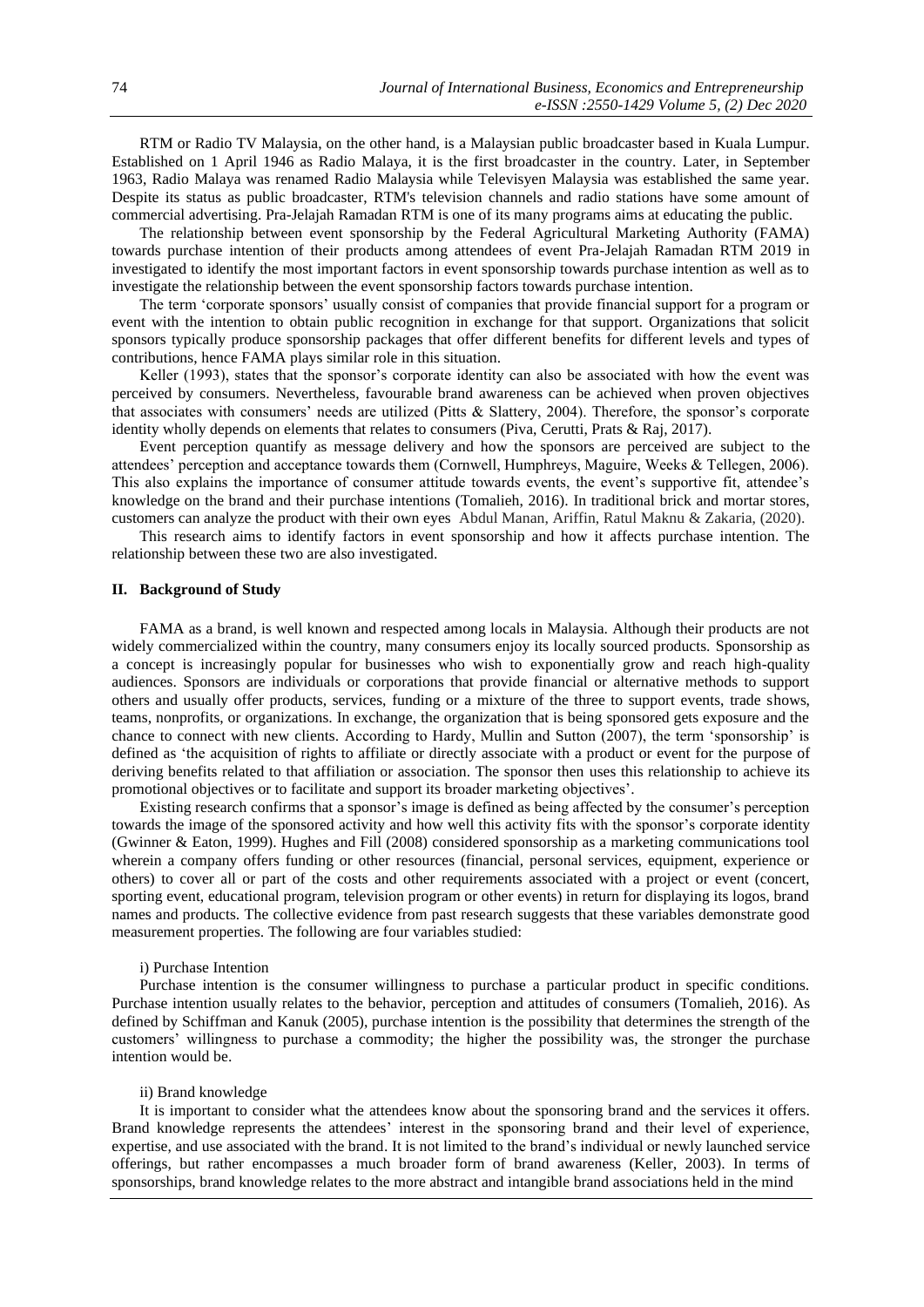of consumers related to the sponsor. When more emphasis is placed, brand knowledge influences consumers' response to marketing activities that link the service brand to a sponsored event. Sponsorship can build brand knowledge via recall and recognition, evokes feelings about the brand, and create consumer experiences (Keller, 2003). A consumer may develop poor brand image if they have a poor experience with the company. Brand knowledge eventually helps in creating brand equity through brand recognition.

## iii) Event Sponsor-Fit

According to Lacy & Angeline, (2013) Event sponsor-fit is whether the sponsors and attendees match the genre or type of event insofar as to say that they are similar in identity or specification. Recent research on sponsor fit as conducted by Groza, Cobbs, & Schaefers, (2012); Zdravkovic & Till (2012), demonstrates that it is the key to managing the sponsorship portfolio, enhance brand image via sponsorship strength of association effects, and wager self-agreement or conformance and brand attitude to loyalty. Moreover, Simmons & Becker Olsen, (2006) defined event sponsor-fit as the extent to which an attendee perceives that an event and its sponsor have a similar image and shared values, along with a logical connection.

## iv) Attitude

Attitude towards the event is another independent variable in this study. Attitude refers to how event attendees react towards a sponsor for that event. The overall experience they gain after an event can have a powerful influence over their behavior. Attendees of the event might have varied attitudes towards sponsorship which impacts on the effectiveness of the sponsorship. This can possibly result in either a positive or a negative response towards the sponsor's brand. Consumer behaviour can be broadly classified as the decisions and actions that influence the purchasing behaviour of a consumer (Yunus, Mat Som, Abdul Majid, Ungku Abdul Aziz, & Mohd Abas, 2018).

A negative impact on attitude may stem from attendees being made aware of the possible inconvenience of an event, among other things. This is supported by Chandon, Wansink, & Laurent (2000). Attendees of the event will consume the brand's product during the event and if they determine that the product is worth buying, they will continue using the brand in the future. Once they are really satisfied with one brand, they will consume it repeatedly. The following are three hypotheses arising from the discussion above:

- i) H1: There is a significant relationship between brand knowledge towards the purchase intention of FAMA's products among the attendees of the *Pra-Jelajah Ramadan RTM 2019* event.
- ii) H2: There is a significant relationship between the Event Sponsor-Fit towards purchase intention of FAMA's products among attendees of the *Pra-Jelajah Ramadan RTM 2019* event.
- iii) H3: There is a significant relationship between attitudes towards purchase intention of FAMA's products among attendees of event Pra-Jelajah Ramadan RTM 2019.

As discussed, several prior studies have suggested that these factors have been found to be significant factors in the relationship between event sponsorship factors and purchasing intention. The proposition investigated in this paper uses the following framework.



Figure 1 - Research framework based the impact of events sponsorship on attendee's purchase intention. the mediating role of brand image adapted from Tomalieh, (2016).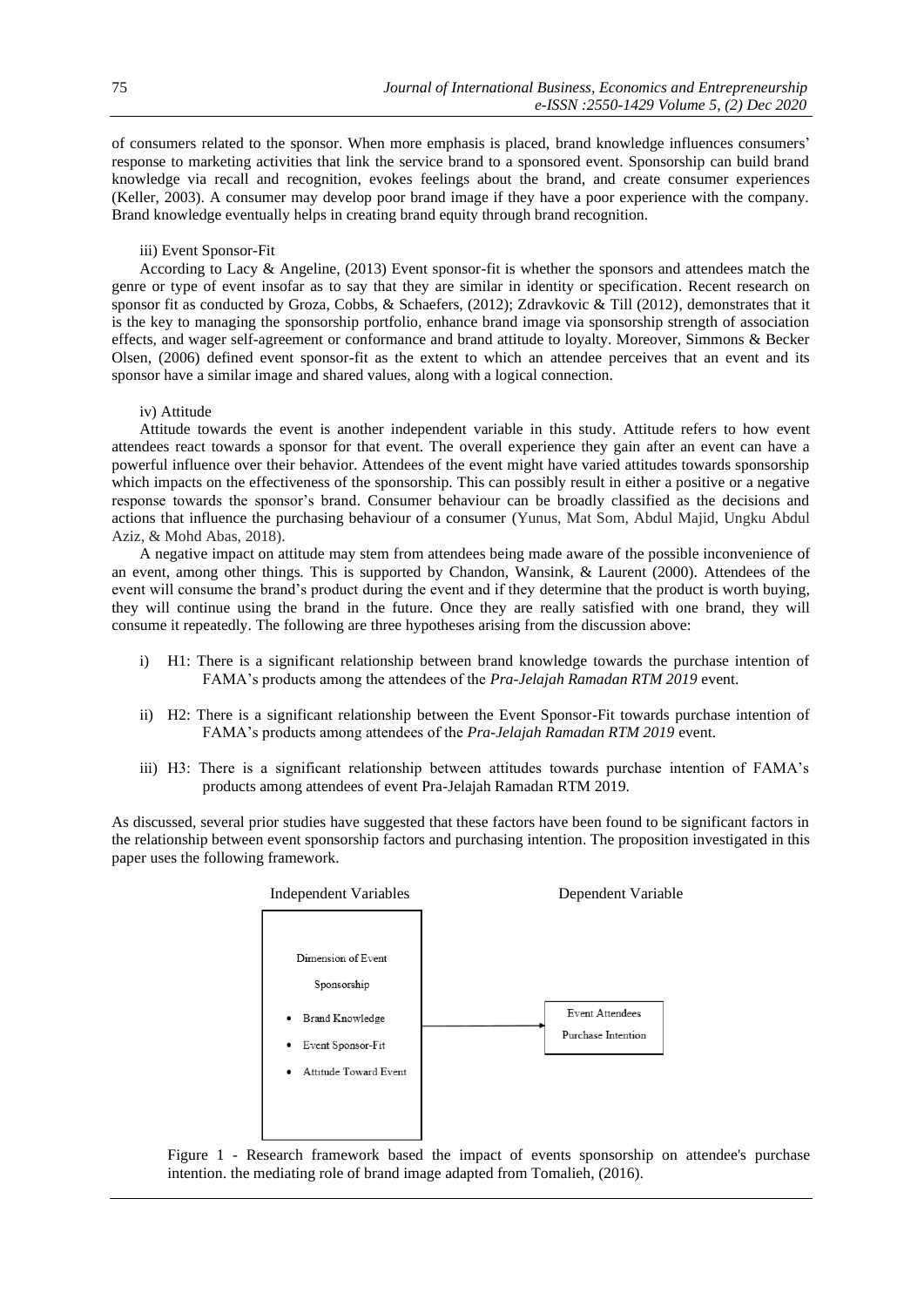# **III. Methodology**

Data was collected via questionnaires which were distributed among event attendees during the *Pra-Jelajah Ramadan RTM 2019* event. The sample size in this study was 150, based on the number of items (15) times ten. According to Salkind (2009), the minimum sample size should be 30 and the maximum to be 500. The instrument depends on a five-point Likert Scale, 1- strongly disagree to 5- strongly agree. The questionnaire contains three parts: - Part A: Demographic factors, Part B: Independent Variables- Event Sponsorship factor (Brand Knowledge, Event Sponsor-Fit and Attitude Toward Event) and Part C: Dependent Variable- Purchase Intention.

## **IV. Data Collection**

The event attendees of a single event in Malaysia were used as the unit analysis in this study. This sample consists of event attendees of the *Pra-Jelajah Ramadan RTM 2019* event who hail from various backgrounds. All information related to the event was collected from the main sponsor FAMA and organizer RTM respectively. The researcher used the non-probability sampling method which comprises of convenience sampling, where the questionnaires were randomly distributed to event attendees. Out of the 150 questionnaires, only 120 were deemed useable.

## **V. Measurement of Variables**

The two main variables for this study are event sponsorship factors and purchase intention. Table I summarizes the variables, measurement items, and the number of indicators associated with each sub-construct.

| Variables                        | Dimensions                    | No. of Items |
|----------------------------------|-------------------------------|--------------|
| <b>Event Sponsorship Factors</b> | Brand Knowledge               |              |
|                                  | Event Sponsor-Fit             |              |
|                                  | <b>Attitude Towards Event</b> |              |
| Purchase Intention               |                               |              |

Table 1: *Measurement of Variables*

### **VI. Findings**

i) Demographic profile

 $TADID22.$  Demonstrationally

Most of the respondents were female (53.3 per cent) aged between 20-30 (29.2 per cent) years old. Table 2 displays the demographic profile of the respondents.

|  | TABLE 2: Demographic profile |  |
|--|------------------------------|--|
|--|------------------------------|--|

| TABLE L: Demographic profile |           |                |  |
|------------------------------|-----------|----------------|--|
|                              | Frequency | Percentage (%) |  |
| Gender                       |           |                |  |
| Male                         | 56        | 36.7           |  |
| Female                       | 64        | 63.3           |  |
| Age                          |           |                |  |
| 1.Less than 20 years old     | 17        | 14.2           |  |
| 2.20-30 years old            | 35        | 29.2           |  |
| 3.30-40 years old            | 34        | 28.3           |  |
| 4.40-50 years old            | 18        | 15.0           |  |
| 5.Older than 50 years old    | 16        | 13.3           |  |

#### ii) Reliability Analysis

Table 3 indicates the result of the reliability analysis. Reliability can be referred to as the degree of which a reliable result can be generated so long as repetitive measurements are made. In this study, it was performed to ensure that this tool would provide reliable measurements. Cronbach's Alpha is a reliability co-efficient that indicates how well positive items within a pre-determined set correlate to one another. From the results above, it can be concluded that the reliability for brand knowledge, attitude, and purchase intention are moderate, while event sponsor-fit is good. All constructs were acceptable as survey questions for respondents.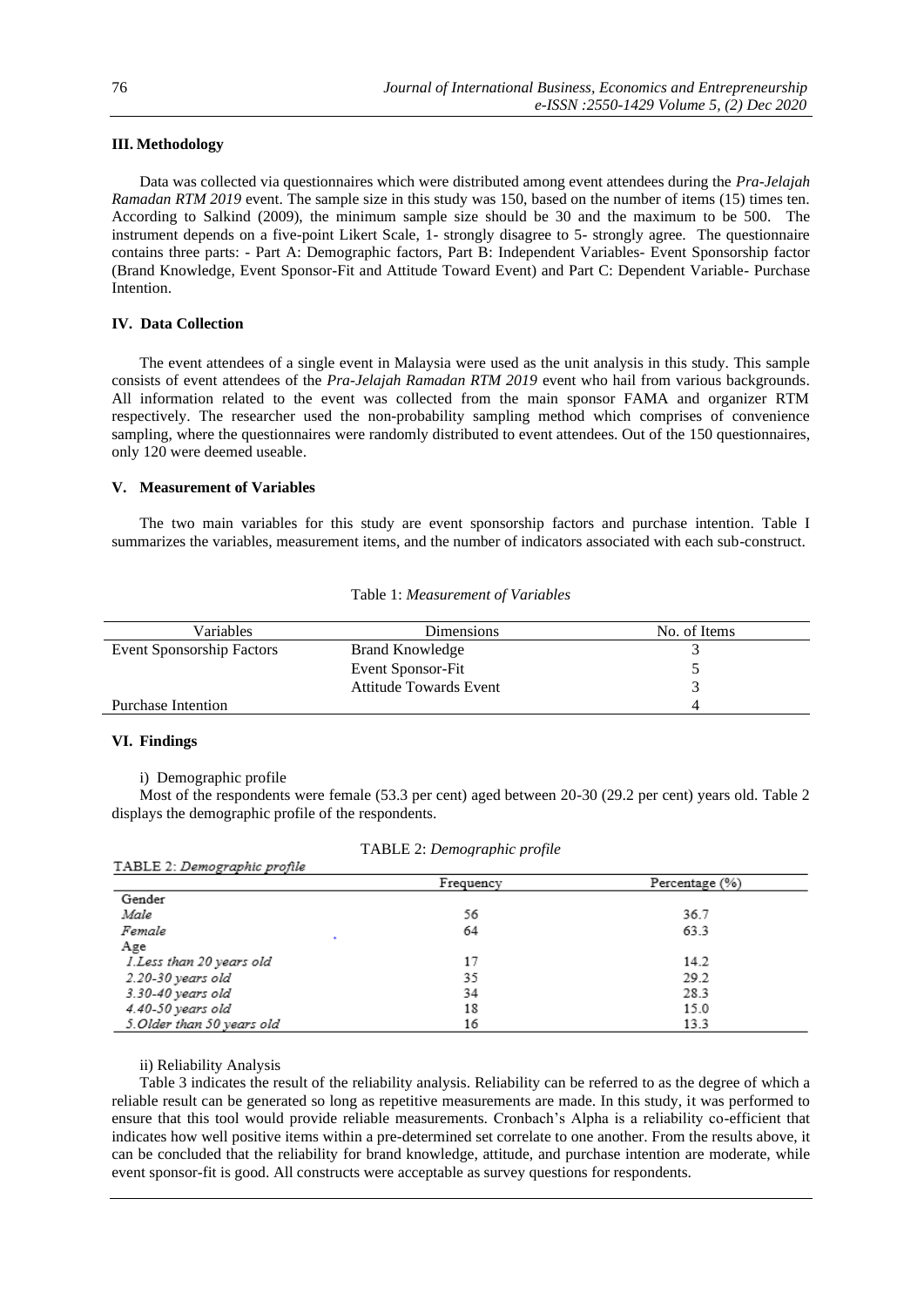| Dimension              | Cronbach's Alpha | N of Items | Degree of Reliability |
|------------------------|------------------|------------|-----------------------|
| <b>Brand Knowledge</b> | 0.78             |            | Moderate              |
| Event Sponsor-Fit      | 0.82             |            | Good                  |
| Attitude Towards Event | 0.76             |            | Moderate              |
|                        |                  |            |                       |
| Purchase intention     | 0.72             |            | Moderate              |
|                        |                  |            |                       |

Table 3: *Result of Reliability Analysis*

iii) Mean and Standard Deviations

The most important factor in event sponsorship towards purchase intention in this study was identified to be the attitude towards event. The mean for this variable was found to be 4.02 and the standard deviation is 0.67.

|  |  |  | Table 4: Mean and Standard deviations |
|--|--|--|---------------------------------------|
|--|--|--|---------------------------------------|

| Dimension                     | Mean | <b>Std.</b> Deviation |
|-------------------------------|------|-----------------------|
| Brand knowledge               | 3.50 | 0.92                  |
| Event Sponsor- Fit            | 3.98 | 0.68                  |
| <b>Attitude Towards Event</b> | 4.02 | 0.67                  |

## iv) Correlation Analysis

Table 5 presents the results of the Pearson's Correlation coefficient which is a statistical measure of the strength and direction of the association that exist between brand knowledge, event sponsor-fit, attitude towards event and customer's purchase intention. The findings indicate that the positive correlations between two independent variables (event sponsor-fit, attitude towards event) and the dependent variable (Purchase Intention) is at p<.001. This relationship between brand knowledge of FAMA and purchase intention was found to be insignificant and nonexistent (r=1.40, p>0.01).

|             |                     | Table 5: Correlation Analysis |              |           |              |
|-------------|---------------------|-------------------------------|--------------|-----------|--------------|
|             |                     |                               |              | Attitude  |              |
|             |                     | Brand                         | Event        | Toward    | Purchase     |
|             |                     | Knowledge                     | Sponsor Fit  | Event     | Intention    |
| Brand       | Pearson Correlation | 1                             | $.249***$    | 231"      | .140         |
| Knowledge   | $Sig. (2-tailed)$   |                               | .006         | .011      | .127         |
|             | N                   | 120                           | 120          | 120       | 120          |
| Event       | Pearson Correlation | $.249**$                      | $\mathbf{1}$ | $.430**$  | $.457***$    |
| Sponsor Fit | $Sig.$ $(2-tailed)$ | .006                          |              | .000      | .000         |
|             | N                   | 120                           | 120          | 120       | 120          |
| Attitude    | Pearson Correlation | $.231*$                       | $.430**$     | 1         | $.443***$    |
| Toward      | $Sig.$ $(2-tailed)$ | 011                           | .000         |           | .000         |
| Event       | N                   | 120                           | 120          | 120       | 120          |
| Purchase    | Pearson Correlation | .140                          | $.457**$     | $.443***$ | $\mathbf{1}$ |
| Intention   | $Sig.$ $(2-tailed)$ | .127                          | 000          | 000       |              |
|             | N                   | 120                           | 120          | 120       | 120          |
|             |                     |                               |              |           |              |

\*\*. Correlation is significant at the 0.01 level (2-tailed).

\*. Correlation is significant at the 0.05 level (2-tailed).

| <b>Hypothesis</b>                                                   | Results      |  |  |
|---------------------------------------------------------------------|--------------|--|--|
| H1: There is a significant relationship between brand knowledge     | Not accepted |  |  |
| towards purchase intention of FAMA's products among attendees of    |              |  |  |
| event Pra-Jelajah Ramadan RTM 2019.                                 |              |  |  |
| H2: There is a significant relationship between Event Sponsor-Fit   | Accepted     |  |  |
| towards purchase intention of FAMA's products among attendees of    |              |  |  |
| event Pra-Jelajah Ramadan RTM 2019.                                 |              |  |  |
| H3: There is a significant relationship between attitudes towards   | Accepted     |  |  |
| purchase intention of FAMA's products among attendees of event Pra- |              |  |  |
| Jelajah Ramadan RTM 2019.                                           |              |  |  |

The summary of hypothesis testing between brand knowledge, event sponsor-fit and attitude as part of event sponsorship are shown in Table 6. The results surmise that only two variables have a moderate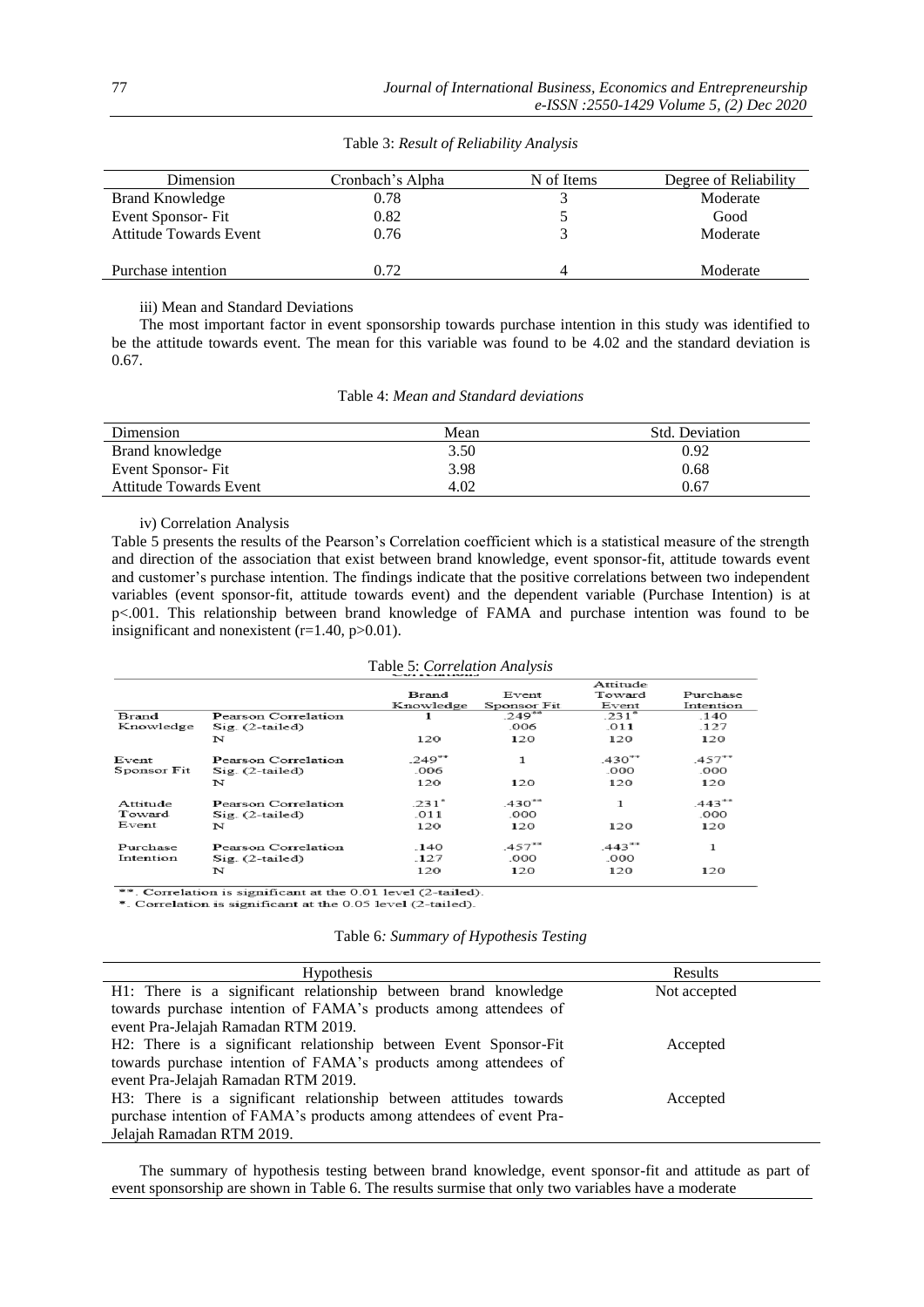relationship with each other. This result shows that most event attendees do not actually care about who the sponsor is. The researchers conclude that all respondents enjoyed this type of event.

## **VII. Conclusion and Recommendations**

The main objective of this study is to assess the relationship between the factors that affect event sponsorship based on the proposition as opined by Tomalieh (2016) and the purchase intention of consumers. Descriptively, a fair majority of respondents agreed that the attitude towards an event was the most dominant component. This refers to how attendees react towards an events sponsorship and ties with how the consumer experience of an event can have a powerful influence on behavior. Additionally, the various preconceived attitudes and perceptions of event attendees towards event sponsors have an impact the effectiveness of the sponsorship, ultimately resulting in either a positive or negative reaction or response towards the sponsor's brand.

For this event, consumers did not pay attention to FAMA and its status as the main sponsor instead, they were more concerned of it being a farmers' market. As such, it is equally important to focus on events with a wider scope that could relate the target audience with the promoted brand to give maximum benefit to the sponsors.

Future studies should investigate a larger sample of the population and extend towards other major cities and other events such as the Urbanscape Festival. This event could have potential respondents both attending the event and intention to buy sponsors' products. It is recommended that event sponsors to consistently review the brand knowledge, event sponsor-fit and attitude to suit the purchasing intention of the targeted customers. The use of social media platforms such as Facebook, Twitter and Instagram contribute to effective event promotion. Suitable sponsors should be found for suitable event types in order to also better increase the event's success. This will contribute the sponsor's decision to further support future events.

## **References**

- Abdul Manan, H., Ariffin, S., Ratul Maknu, T. S., & Zakaria, F. N. (2020). Effects of social media advertisements on intention to purchase health and beauty products. *Journal of International Business, Economics and Entrepreneurship*, *5*(1), 59-68.
- Chandon, P., Wansink, B., & Laurent, G. (2000). A benefit congruity framework of sales promotion effectiveness. Journal of Marketing, 64(4), 65-81.
- Cornwell, T. B., Humphreys, M. S., Maguire, A. M., Weeks, C. S., & Tellegen, C. L. (2006). SponsorshipLinked Marketing: The Role of Articulation in Memory. Journal of Consumer Research, 33(3), 312-321.
- Groza, Mark and Cobbs, Joe and Schaefers, Tobias, Managing a Sponsored Brand: The Importance of Sponsorship Portfolio Congruence (2012). International Journal of Advertising, 31(1), pp. 63-84, 2012. Available at SSRN:<https://ssrn.com/abstract=2322537>
- Gwinner, & Kevin, P. (1997). A Model of Image Creation and Image Transfer in Event Sponsorship. International Marketing Review, 14(3), 145-158.<https://doi.org/10.1108/02651339710170221>
- Hughes, G., & Fill, C. (2008). CIM Course book: marketing communication (1st ed.). Oxford: Butterworth-Heinemann.
- Hansen, F., & Scotwin, L. (1995). An Experimental Enquiry into Sponsoring: What Effects can be Measured? Marketing and Research Today, 173-181.
- Hoeffler, S., & Keller, K. L. (2002). Building brand equity through corporate societal marketing. Journal of Public Policy & Marketing, 21(1), 78-89.<https://doi.org/10.1509/jppm.21.1.78.17600>
- Keller, K. L. (1993). "Conceptualizing, measuring, and managing customer-based brand equity", Journal of Marketing, 57, 1.
- Lacey, R., & Angeline, G. C. (2013). How Fit Connects Service Brand Sponsors with Consumers' Passions for Sponsored Events. International Journal of Sports Marketing & Sponsorship, 14(3), 212-228.
- Mullin, B. J., Hardy, S., & Sutton, W. A. (2014).Sport marketing. Champaign, IL: Human Kinetics.
- Meenaghan, T. (1998).Commercial sponsorship: Special issue of the International Journal of Advertising. Henley-on-Thames, Oxfordshire: International Journal of Advertising.
- Pitts, B., & Slattery, J. (2004). An Examination of the Effects of Time on Sponsorship Awareness Levels. Sport Marketing Quarterly, 13, 43-54.
- Piva, E., Cerutti, S., Prats, L., & Raj, R. (2017). Enhancing Brand Image through Events and Cultural Festivals: the Perspective of the Stresa Festival's Visitors. Almatourism - Journal of Tourism, Culture and Territorial Development, 8(15), 99-116. doi:https://doi.org/10.6092/issn.20365195/6888